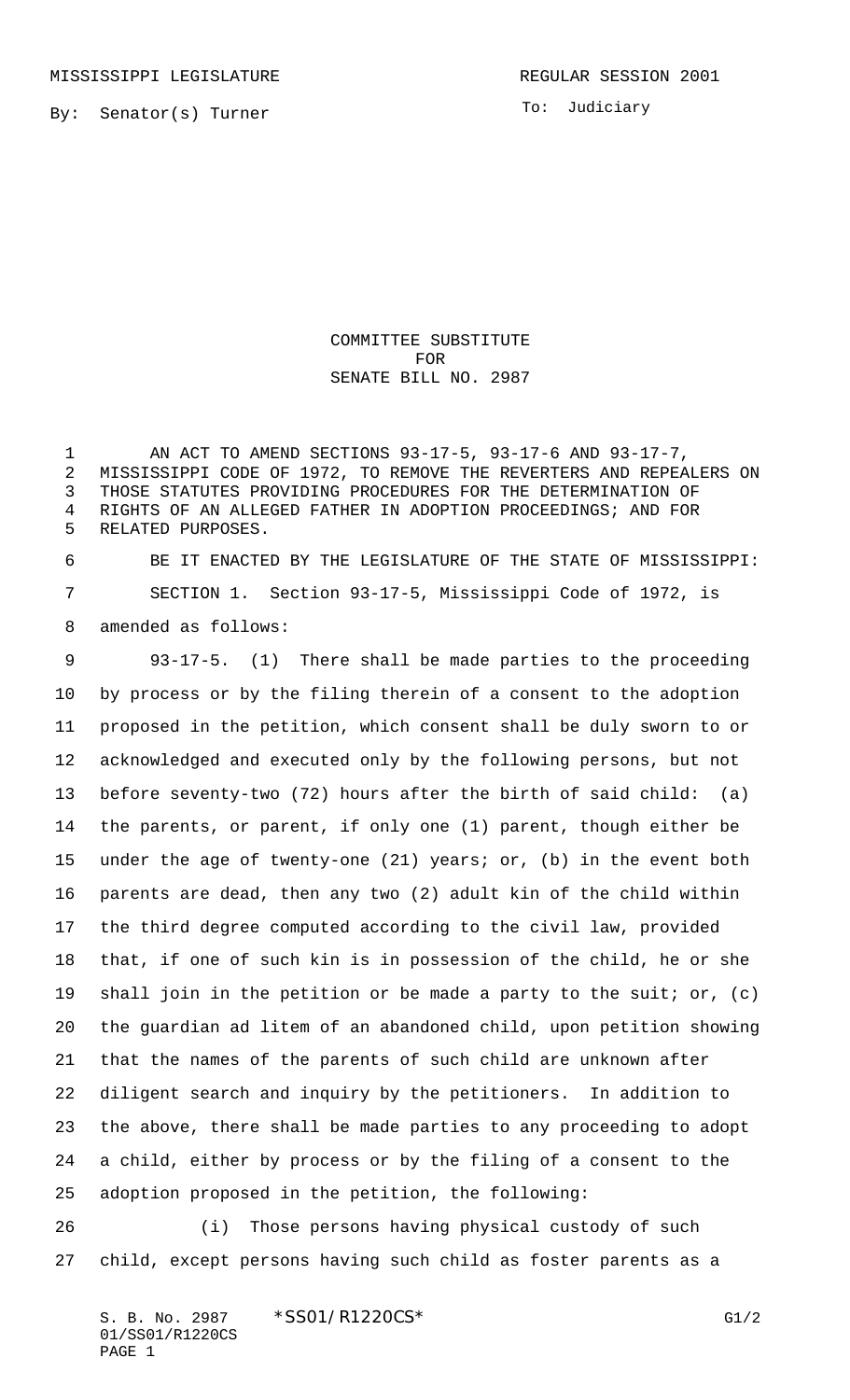result of placement with them by the Department of Human Services of the State of Mississippi.

 (ii) Any person to whom custody of such child may have been awarded by a court of competent jurisdiction of the State of Mississippi.

 (iii) The agent of the county Department of Human Services of the State of Mississippi that has placed a child in foster care, either by agreement or by court order.

 (2) Such consent may also be executed and filed by the duly authorized officer or representative of a home to whose care the child has been delivered. The child shall join the petition by its next friend.

 **\* \* \***

 (3) In the case of a child born out of wedlock, the father shall not have a right to object to an adoption unless he has demonstrated, within the period ending thirty (30) days after the birth of the child, a full commitment to the responsibilities of parenthood. Determination of the rights of the father of a child born out of wedlock may be made in proceedings pursuant to a Petition for Determination of Rights as provided in Section 93-17-6.

 **\* \* \***

 (4) If such consent be not filed, then process shall be had upon the parties as provided by law for process in person or by publication, if they be nonresidents of the state or are not found therein, after diligent search and inquiry, or are unknown after diligent search and inquiry; provided that the court or chancellor in vacation may fix a date in termtime or in vacation to which process may be returnable and shall have power to proceed in termtime or vacation. In any event, if the child is more than fourteen (14) years of age, a consent to the adoption, sworn to or acknowledged by the child, shall also be required or personal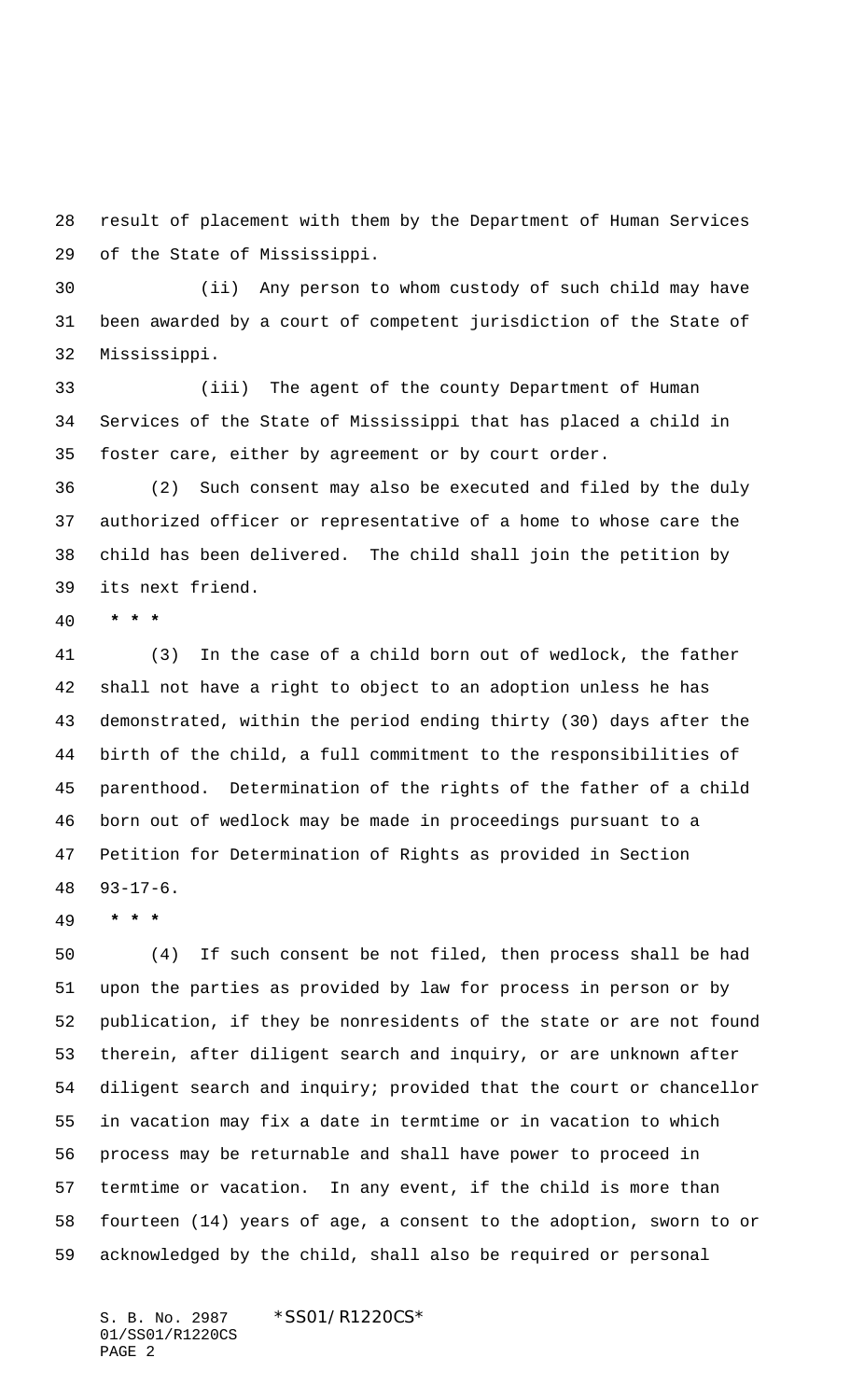service of process shall be had upon the child in the same manner and in the same effect as if it were an adult.

 SECTION 2. Section 93-17-6, Mississippi Code of 1972, is amended as follows:

 93-17-6. (1) Any person who would be a necessary party to an adoption proceeding under this chapter and any person alleged or claiming to be the father of a child born out of wedlock who is proposed for adoption or who has been determined to be such by any administrative or judicial procedure (the "alleged father") may file a petition for determination of rights as a preliminary pleading to a petition for adoption in any court which would have jurisdiction and venue of an adoption proceeding. A petition for determination of rights may be filed at any time after the period ending thirty (30) days after the birth of the child. Should competing petitions be filed in two (2) or more courts having jurisdiction and venue, the court in which the first such petition was properly filed shall have jurisdiction over the whole proceeding until its disposition. The prospective adopting parents need not be a party to such petition. Where the child's biological mother has surrendered the child to a home for adoption, the home may represent the biological mother and her interests in this proceeding.

 (2) The court shall set this petition for hearing as expeditiously as possible allowing not less than ten (10) days' notice from the service or completion of process on the parties to be served.

 (3) The sole matter for determination under a petition for determination of rights is whether the alleged father has a right to object to an adoption as set out in Section 93-17-5(3).

 (4) Proof of an alleged father's full commitment to the responsibilities of parenthood would be shown by proof that, in accordance with his means and knowledge of the mother's pregnancy or the child's birth, that he either: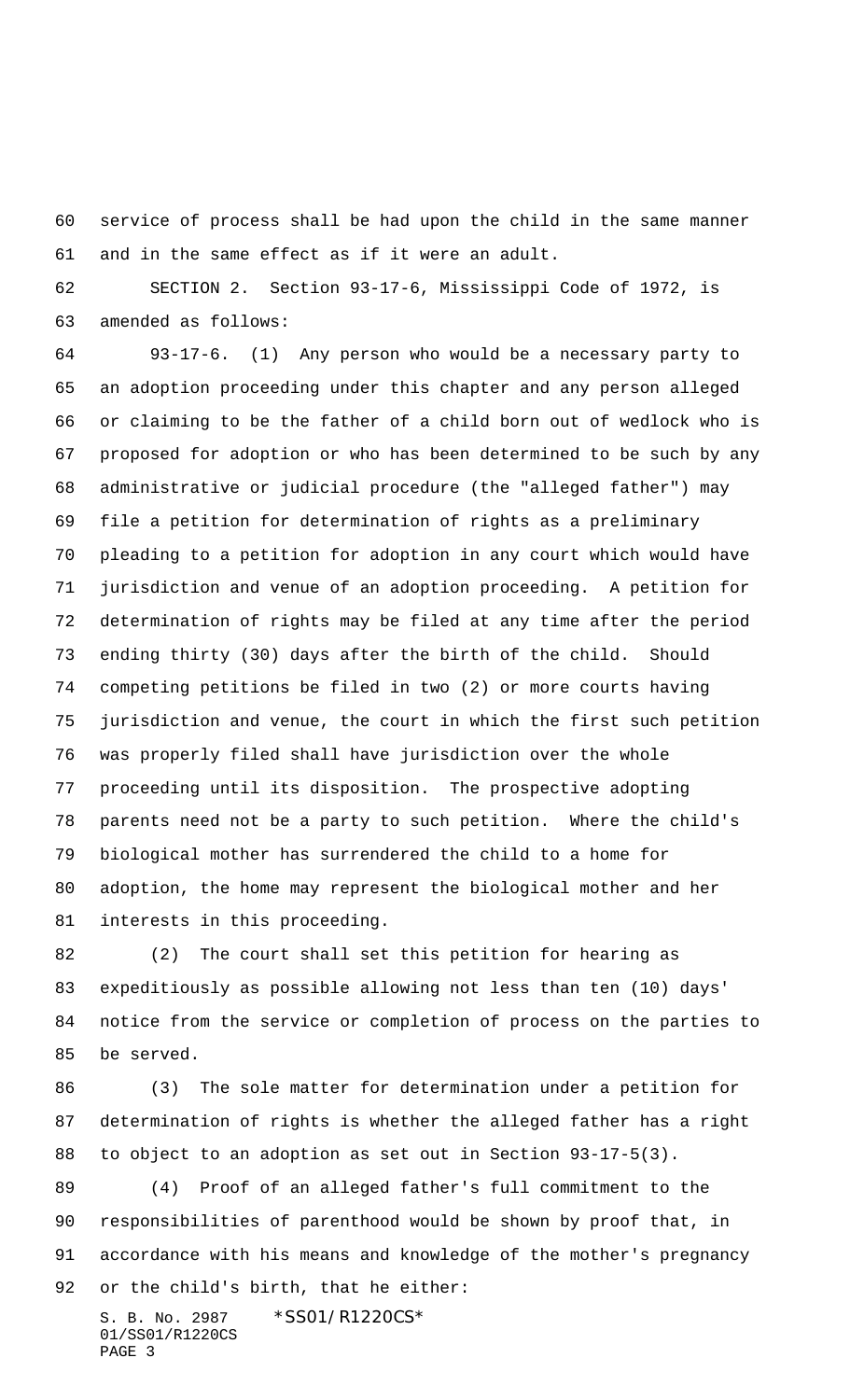(a) Provided financial support, including, but not limited to, the payment of consistent support to the mother during her pregnancy, contributions to the payment of the medical expenses of pregnancy and birth, and contributions of consistent support of the child after birth; that he frequently and consistently visited the child after birth; and that he is now 99 willing and able to assume legal and physical care of the child; or

 (b) Was willing to provide such support and to visit the child and that he made reasonable attempts to manifest such a parental commitment, but was thwarted in his efforts by the mother or her agents, and that he is now willing and able to assume legal and physical care of the child.

 (5) If the court determines that the alleged father has not met his full responsibilities of parenthood, it shall enter an order terminating his parental rights and he shall have no right to object to an adoption under Section 93-17-7.

 (6) If the court determines that the alleged father has met his full responsibilities of parenthood and that he objects to the child's adoption, the court shall set the matter as a contested adoption in accord with Section 93-17-8.

 (7) A petition for determination of rights may be used to determine the rights of alleged fathers whose identity is unknown or uncertain. In such cases the court shall determine what, if any, notice can be and is to be given such persons.

 Determinations of rights under the procedure of this section may also be made under a petition for adoption.

 (8) Petitions for determination of rights shall be considered adoption cases and all subsequent proceedings such as a contested adoption under Section 93-17-8 and the adoption proceeding itself shall be portions of the same file.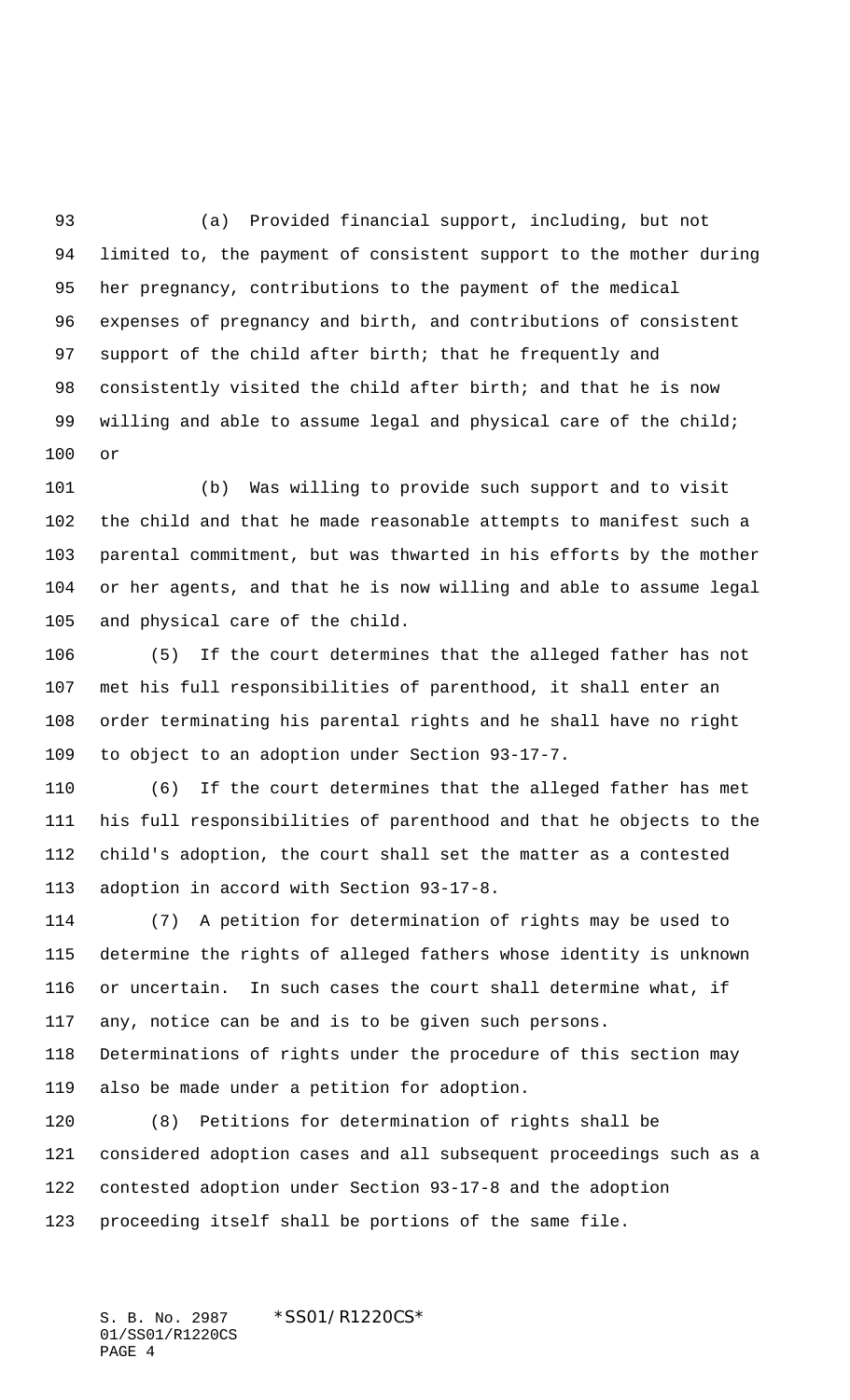(9) A petition for determination of rights may not be filed after a final decree of adoption has become incontestable under Section 93-17-15.

 **\* \* \***

 SECTION 3. Section 93-17-7, Mississippi Code of 1972, is amended as follows:

93-17-7. **\* \* \***

 (1) No infant shall be adopted to any person if either parent, after having been summoned, shall appear and object thereto before the making of a decree for adoption, unless it shall be made to appear to the court from evidence touching such matters that the parent so objecting had abandoned or deserted such infant or is mentally, or morally, or otherwise unfit to rear and train it, including, but not limited to, those matters set out 138 in subsection (2) of this section, in either of which cases the adoption may be decreed notwithstanding the objection of such parent, first considering the welfare of the child, or children, sought to be adopted. Provided, however, the parents shall not be summoned in the adoption proceedings nor have the right to object thereto if the parental rights of the parent or parents have been terminated by the procedure set forth in Sections 93-15-101 through 93-15-111, and such termination shall be res judicata on the question of parental abandonment or unfitness in the adoption proceedings. Appointment of a guardian ad litem by the court shall not be mandatory when the adoption is uncontested or where all necessary parties have been properly summoned and no party has filed an objection to the proceeding.

 (2) An adoption may be allowed over the objection of a parent where:

 (a) The parent has abused the child. For purposes of this paragraph, abuse means the infliction of physical or mental injury which causes deterioration to the child, sexual abuse,